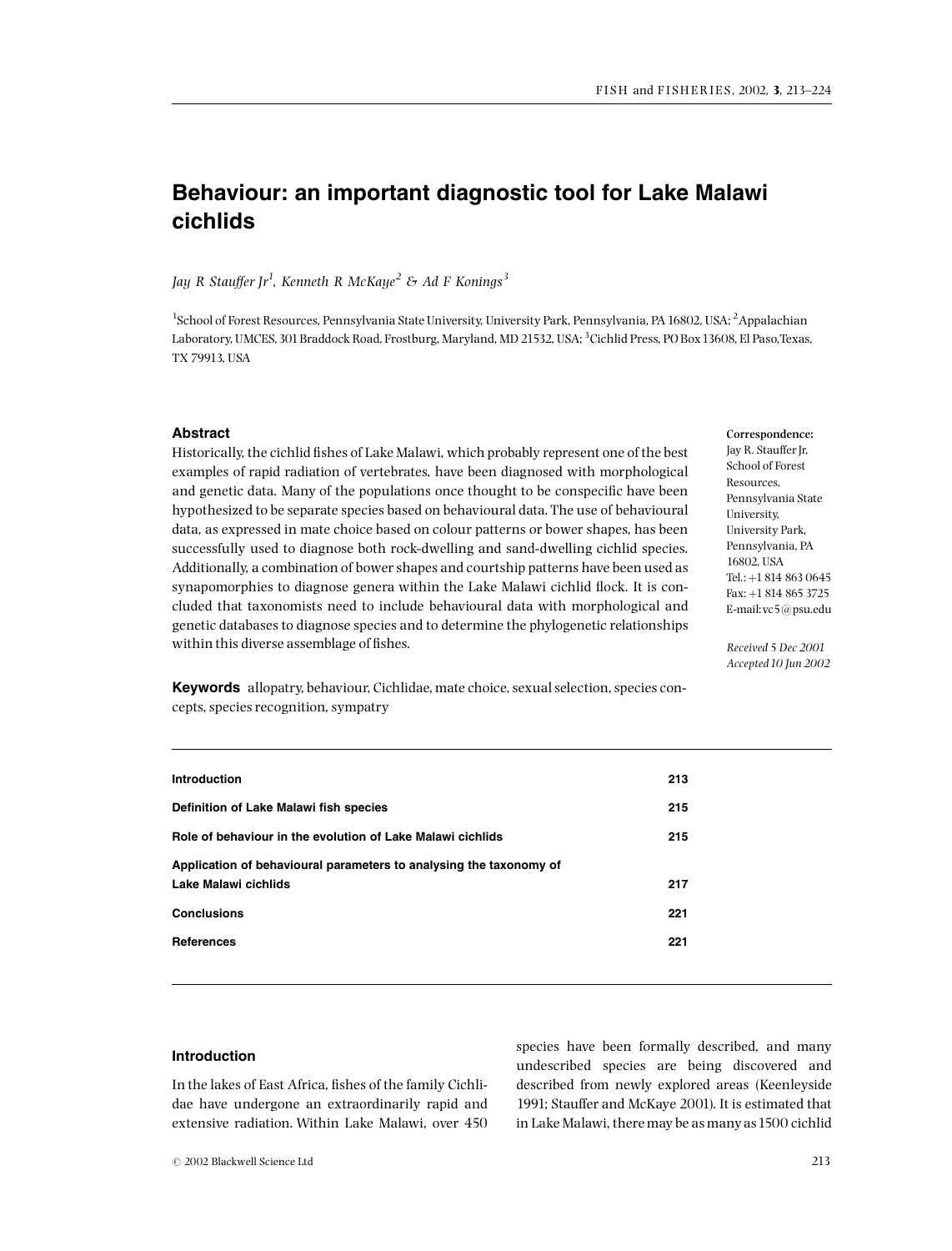species (Stauffer et al. 1997; Turner et al. 2001). Cichlid fishes have been the focus of considerable ecological, evolutionary, and behavioural research (Fryer and Iles 1972; Keenleyside 1991; Seehausen 1996; Kawanabe et al. 1997; Konings 1998, 2001; Barlow 2001; Coleman 2001). Unfortunately, many of these research efforts have been slowed and often confused as a result of the uncertain systematic status of some of the cichlids being examined. Certainly, the discrimination among species of Lake Malawi cichlids can be difficult because differences among species may be very small (Konings 2001) and because morphological characters may be prone to convergence (Kocher et al. 1993). The existence of distinct species (e.g. Tropheops'GomeYellow';Tropheops'yellow gular' (Konings 2001) that possess minimal morphological differences (Lewis 1982) and display the results of parallel evolution (Kocher et al. 1993) probably constitutes the greatest problem to the taxonomist attempting to distinguish cichlid species (Stauffer and McKaye 2001).

Historically, most attempts to diagnose cichlid species have used morphological characters (Stiassny 1991). Many species were described based on meristic characters such as number of gill rakers (Iles 1960), dentition of the lower pharyngeal bone (Günther 1893; Trewavas 1931), the presence or absence of enlarged suborbital canals (Trewavas 1988), and the presence of an enlarged cleithrum (Stauffer and McKaye 1985). Morphometric relationships such as the size of the mouth expressed as percentage standard length (Boulenger 1901) were also used to diagnose species (e.g. Protomelas pleurotaenia (Boulenger)). To further compound the problem of species diagnoses of Lake Malawi cichlids, many of the original descriptions were based on one or two specimens (e.g. Copadichromis eucinostomus (Regan), Metria $clima zebra$  (Boulenger)) with no specific locality information within Lake Malawi. Thus, the range in morphological characters could not be estimated and additional topotypes could not be collected to effectively compare the variance of selected characters among populations.

Fortunately, within the last two decades, the analyses of morphometric data have evolved from the use of ratios and univariate morphometric analysis, to attempts to quantify the shapes of organisms (Atchley 1971; Humphries et al. 1981; Reyment et al. 1984; Bookstein et al. 1985). In effect, distances are measured between identified landmarks of the individual fish (Stauffer 1991). These data are analysed using a sheared principal component analysis (SPCA) in which the covariance matrix is factored (Humphries et al. 1981; Bookstein et al. 1985). These analyses ordinate the morphometric factors independently of a main linear ordination (Reyment et al. 1984). The first sheared principal component examines size differences, while subsequent components are independent of size (Humphries et al. 1981; Bookstein et al. 1985); thus, ratios are not needed to standardize the size of small and large specimens. Simultaneously, meristic data are analysed using principal component analysis (PCA), in which the correlation matrix is factored. Differences among species or populations can be illustrated by plotting one of the sheared components against the first principal components of the meristic data (Stauffer and Hert 1992). If the minimum polygon clusters of different populations are significantly different along one axis, independent of the other axis, a range test can be used to determine which clusters differ. If, in fact, the clusters are not significantly different along one axis independent of the other, then a manova, in conjunction with a Hotelling^Lawley trace, can be used to determine whether the mean multivariate scores of the clusters formed by the minimum polygons are significantly different (Stauffer et al. 1997).

Although such techniques have greatly improved our resolution of slight morphometric differences (Stauffer et al. 1997), taxonomists are still stymied because in many cases, distinct species within the Lake Malawi cichlid species flock are morphologically similar (e.g. number of lateral line scales, number of cheek scales, horizontal eye diameter, head length). To attempt to diagnose these similarly shaped populations, colour patterns have also been used as morphological characters.The great diversity of colour patterns within the haplochromine cichlids is phenomenal (see Konings 2001) and the existence of unique colour patterns has been recognized to be a reliable character for distinguishing species (Barlow 1974; Barel et al. 1977; Greenwood 1981, 1991; Hoogerhoud and Witte 1981; McKaye et al. 1982, 1984; Bowers and Stauffer 1993; Stauffer et al. 1995,1997).

Genetic approaches are also problematic because the Lake Malawi cichlids are speciating faster than alleles are fixed within a species (Kornfield et al. 1985; Kornfield and Parker 1997). Attempts to use mtDNA haplotype frequencies have met with limited success (Stauffer et al. 1995); however, the coalescence of mtDNA haplotypes found within populations predates the origin of many species (Parker and Kornfield 1997). A new method of using amplified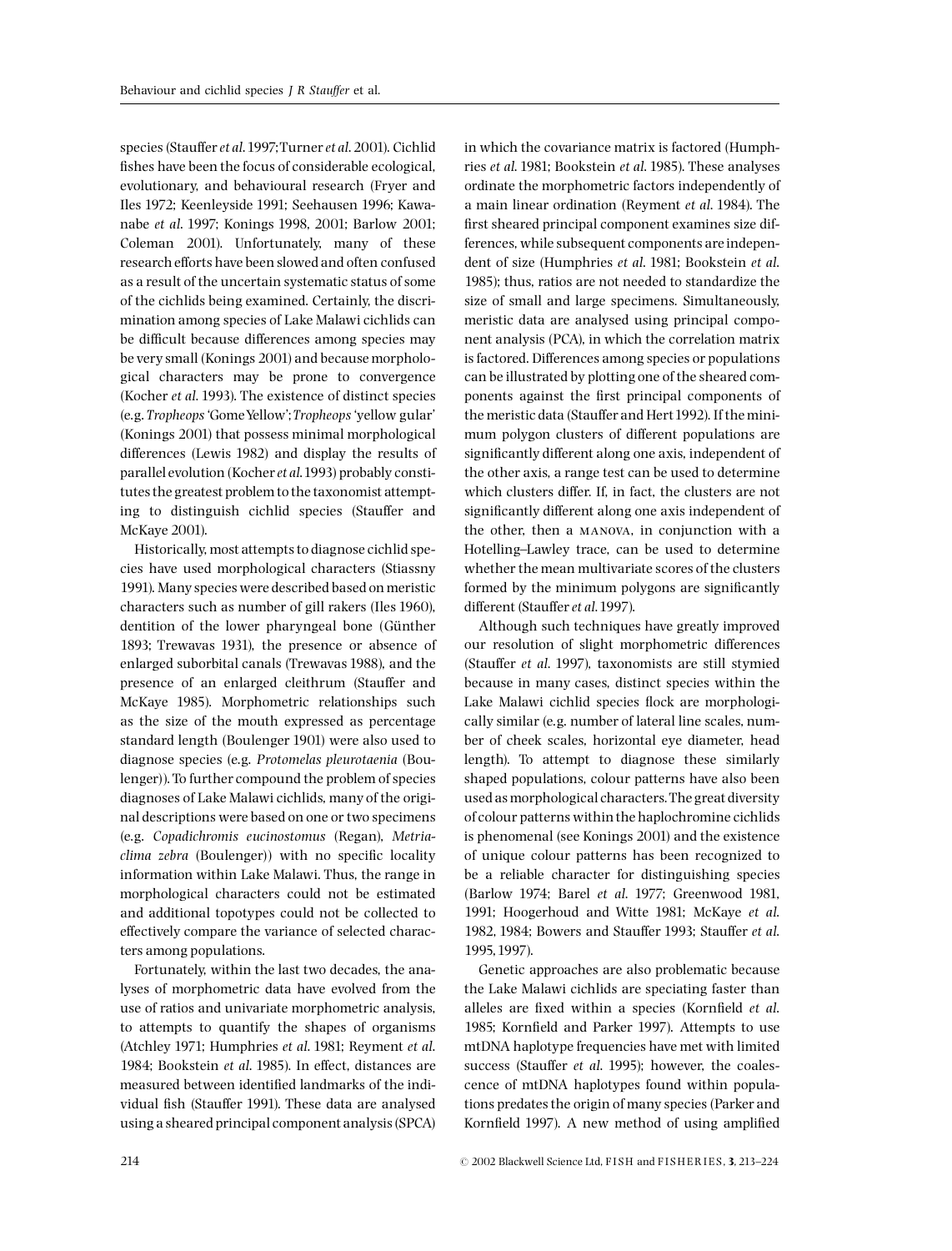fragment length polymorphisms (AFLP) may be promising for identifying distinct species (Albertson et al.1999).

Trewavas (1983) pioneered the use of behavioural data to characterize cichlids when she diagnosed three genera of tilapiine fishes depending on whether they were substrate spawners, maternal mouth brooders, or paternal/bi-parental mouth brooders. In the past several decades, authors (e.g. Holzberg 1978; Schröder 1980; Stauffer 1988; Stauffer et al. 1997) have used behavioural characteristics (i.e. bower shape, colour patterns) (McKaye et al. 1993; Stauffer et al. 1993) to distinguish among sympatric populations and species. The lack of morphological differentiation and the inability of allozyme data to distinguish species prompted Stauffer and McKaye (2001) to conclude that a combination of genetic, morphological, and behavioural data should be utilized to describe new species of Lake Malawi cichlids. The purpose of this paper is to discuss how various behavioural studies have proved invaluable in recognising species, diagnosing species, and estimating phylogenetic relationships.

#### Definition of Lake Malawi fish species

Delineation of species of Lake Malawi cichlids is challenging, in part because of the plethora of species concepts that could be applied to the fauna. There is a tremendous controversy surrounding species definitions/concepts, and more than 21 different species concepts appear in the literature (Mayden 1997). The species definition that we propose for Lake Malawi cichlids is based primarily on the evolutionary species concept, but we also include criteria put forth as part of the biological and morphological species concepts (Stauffer and McKaye 2001).

Simpson (1951) originally proposed an evolutionary species concept that Wiley (1978) later defined as '... a single lineage of ancestor-descendant populations, which maintains its identity from other such lineages and which has its own evolutionary tendencies and historical fate.'The evolutionary species concept is therefore a species definition that uses as a unifying framework the idea that all species form a lineage, which is separate from all other species lineages. The species is therefore a natural entity on an independent evolutionary trajectory. Since, regardless of the type of reproduction (i.e. sexual vs. asexual), genetic material is passed from parent(s) to offspring; thus, this lineage concept applies to all reproductive modes. In doing so, this concept encom-

passes a wide array of possible species, both extant as well as extinct. Mayden (1997) concluded that the evolutionary species concept was the only concept that was apropos to all organisms.

The shortcomings of the evolutionary species concept are that it relies heavily on a well-resolved phylogeny, and it is nonoperational (Mayden 1997; Stauffer and McKaye 2001). The reality is that in many systems, including Lake Malawi cichlids, a comprehensive and well-supported phylogeny is not available. Hence, we are proposing several criteria to aid in the definition of Lake Malawi species. The first is reproductive isolation. This criterion has been traditionally associated with the biological species concept, which Mayr and Ashlock (1991) defined as 'A reproductively isolated aggregate of populations, which can interbreed with one another because they share the same isolating mechanisms.' Reproductive isolation is assessed through observations of mating activities or analysis of gene flow. We want to stress that we are using reproductive isolation as an indicator of the independence of evolutionary lineages and not as a species concept in and of itself. Second, we employ the morphological/behavioural similarity criteria that are typically associated with the morphological/phenetic species concepts to aid in species delineation. Again, we are not promoting the morphological/phenetic species concepts as such, but rather that sufficient morphological differences are evidence for separate evolutionary lineages.

The two criteria, reproductive isolation and morphological differentiation, can be used for species delineation; while behavioural similarities and morphological synapomorphies are used for phylogenetic reconstruction. For Lake Malawi cichlids, only a few phylogenetic hypotheses have been suggested (e.g. Parker and Kornfield 1997).

## Role of behaviour in the evolution of Lake Malawi cichlids

Behavioural traits are important diagnostic tools for the delimitation of the Lake Malawi cichlid species, primarily because behavioural traits were responsible for and facilitated the rapid radiation of these fishes. The cichlid species inhabiting the lakes of East Africa are recognized to have arisen through processes of intralacustrine speciation (Greenwood 1991; Stiassny1991;Takahashiet al.1998, 2001). Also, biologists generally agree that female mate choice can be a driving force in evolution (Barlow 1991, 1998; Clutton-Brock 1991; McKaye 1991; Andersson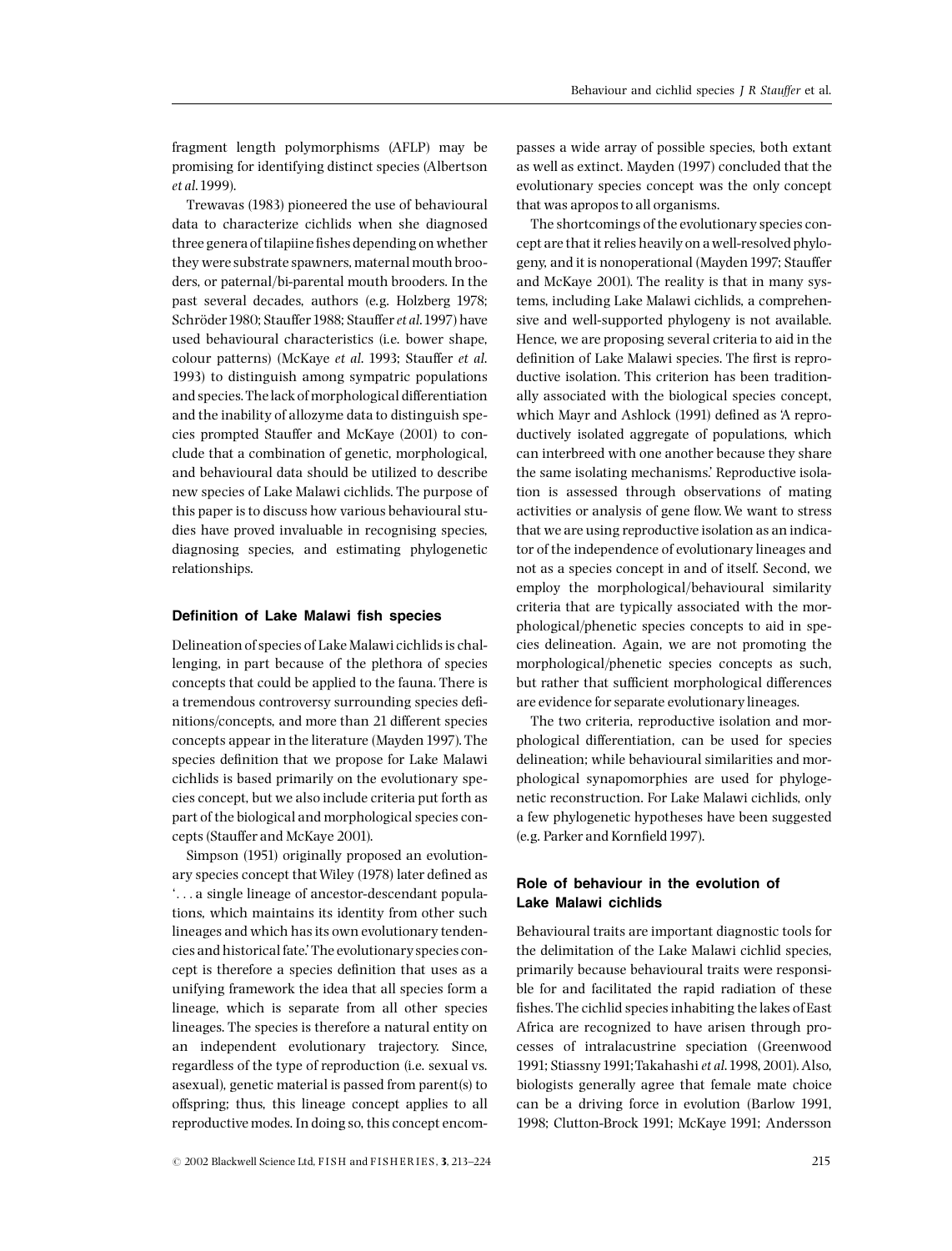1994; Johnsgard 1994; Hogland and Alatalo 1995). Although allopatric speciation events certainly played a major role in this diverse assemblage of fishes, the existence of geographical barriers between populations may not in all cases be a prerequisite for speciation; thus, behaviour may have played a role in sympatric speciation events in cichlids (Dominey 1984; McKaye 1984; Smith and Todd 1984; McKaye 1991; Turner and Burrows 1995).

Sexual selection may have facilitated either allopatric or sympatric speciation events. In essence, theoretical studies have stressed that the complete absence of gene flow (Endler 1977; Rosenzweig 1978; Lande 1981; Slatkin 1982) or small population sizes (Barton and Charlesworth 1984) are not always needed for speciation events to occur. As early as 1871, Darwin suggested that sexual selection could play a major role in character divergence and the production of new species; however, sexual selection and behaviour have not been incorporated into many of the neo-Darwinism theories of speciation (Mayr 1963; Lewontin 1974). Sexual selection has been reexamined as a possible driving force for speciation in rapidly evolving groups (Lande 1981; Dominey 1984; Johnsgard 1994; Hogland and Alatalo 1995; Turner and Burrows1995), but its importance may be limited (Barlow1998).

Lekking (arena) behaviour among animals has attracted considerable recent attention among behavioural and evolutionary biologists (see Johnsgard 1994; Hogland and Alatalo 1995 for major reviews). These breeding aggregations of males offer excellent opportunities for examining: (i) the processes of mate choice when a large number of partners are available (Bradbury et al.1985); (ii) the evolution of sexual preference and a 'runaway' nonadaptive feedback leading to the rapid formation of new species (Fisher 1930; Lande 1981; Dominey 1984; McKaye 1991); (iii) the importance of 'good-genes'and how these traits are selected by females (Hamilton and Zuk 1982); and (iv) the role of receiver bias in female choice (Basolo1998).

Speculation and research upon these fundamental questions have a long history. Darwin's (1871) The Descent of Man and Selection in Relation to Sex first addressed the role of intersexual selection (female choice) as an evolutionary force for producing seemingly maladaptive traits. Where males provide no resources or parental care and females have numerous males among which to choose,'extravagant' male secondary characteristics could result solely from sexual selection.

Theoretically, positive'runaway'feedback provides a mechanism that could accelerate the joint evolution of female mate choice and male secondary sexual attributes. Fisher (1930) hypothesized that 'an evolution of sexual preference due to this cause would establish an effective isolation between two differentiated parts of a species, even when geographical and other factors were least favourable to such separation.' Furthermore, Fisher (1930) postulated that the following conditions would result under his model of runaway sexual selection: (i) the development of a male character and female choice for such a character would advance together until checked by severe counter-selection; and (ii) that the characters would change at an exponential rate so that even small initial effects would rapidly become exaggerated.

Lande (1980,1981) expanded upon Fisher's original thesis and hypothesized that divergence in male traits, such as behavioural patterns, colour, and size, could originate rapidly throughout the range of a species due to local population differences in female choice. In particular, Arnold (1983) argued that lekbreeding species should exhibit 'extraordinary geographical variation in male attributes. Since the classic works of Fisher and Lande, additional models stressing the indirect selection of mating preferences have been developed. Perhaps the most prominent of these models includes various good genes hypotheses (Kirkpatrick 1987; Pomiankowski 1988; and many others). Models of host-parasite coevolutionary cycles also fall under the good genes heading (Hamilton and Zuk1982). In addition to models incorporating indirect selection of preferences, direct selection models have also surfaced. Pleiotropic effects of preference genes, disease transmission, and the costs associated with searching for mates have all been the focus of such models (Kirkpatrick and Ryan 1991).

Many of the Lake Malawi cichlids exhibit lekking behaviour during the spawning season. Over the past 25 years, we have studied the reproductive ecology of approximately 50 cichlid fish species in southern Lake Malawi. We have observed a wide variety of bower forms among the cichlid species (McKaye 1983, 1984, 1991; McKaye and Stauffer 1988; McKaye et al. 1990; Stauffer et al. 1993; McKaye et al. 2001). These bower forms can be broadly divided into 10 types (McKaye 1991; McKaye et al. 2001). They range in size from giant craters 3 m in diameter (McKaye and Stauffer 1988) to small depressions in the sand, and to 'sand castles' with base diameters of 1 m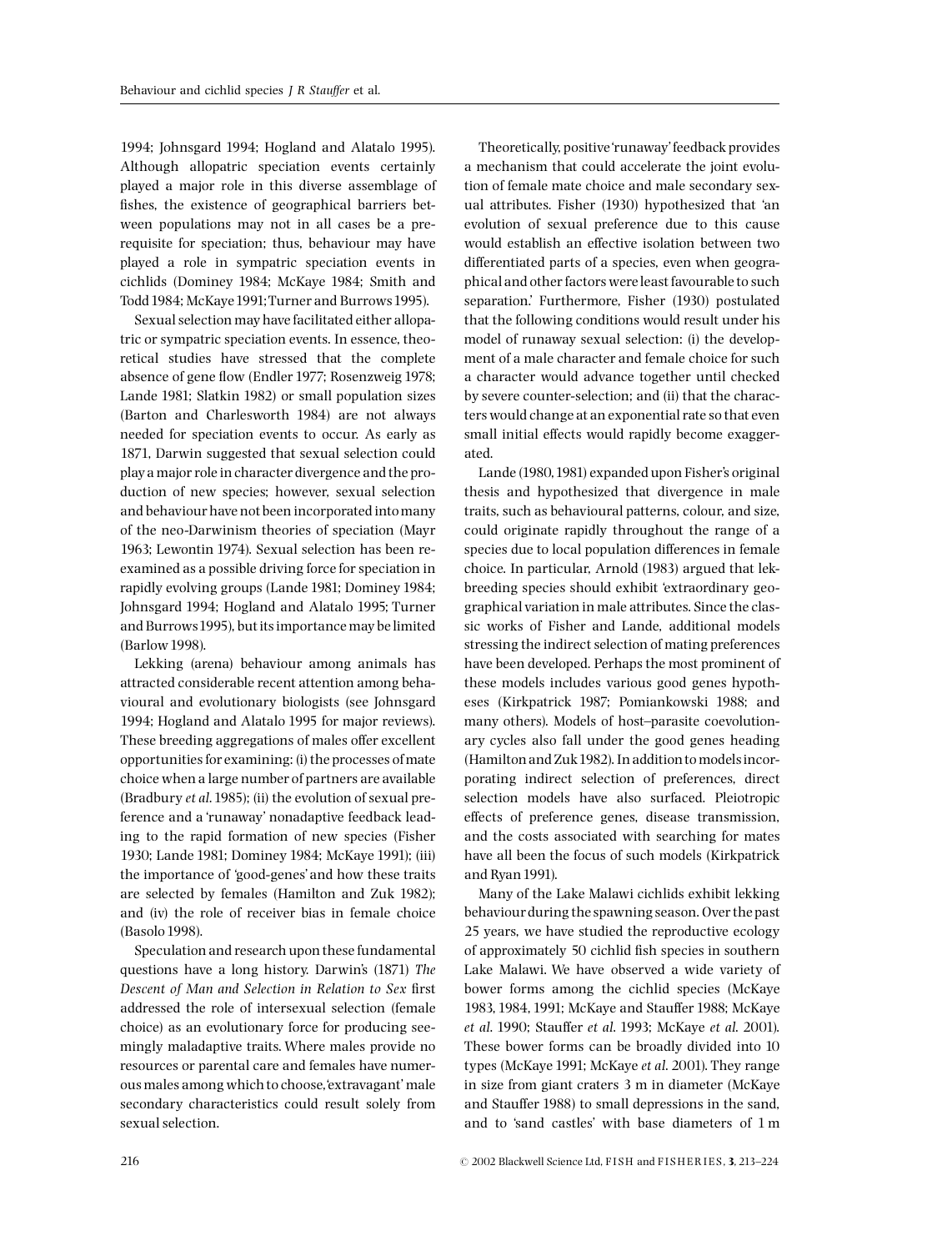for the laying of eggs. We have studied variables associated with female choice in Copadichromis conophoros (Stauffer, LoVullo, and McKaye) and Otopharynx cf. argyrosoma (Regan) and several species of Tramitichromis/Lethrinops. Males of these species establish themselves on the lek prior to bower building and mating. The females move over the arena and lay eggs with several of the males on the arena (McKaye 1991). The entire egg-laying process takes anywhere from 25 to 65 min from the time a female lays the first egg (Kellogg et al. 2000) until she leaves with the eggs in her mouth. Our genetic studies of paternity clearly indicate extensive multiple matings by females (with as manyas six males!), for both these sand-dwellers and the rock-dwelling cichlids (Kellogg et al. 1995). The process of female mate choice is complex. For example, O. cf. argyrosoma females selectively chose males that occurred in the centre of the lek (McKaye 1991), while C. conophoros and Lethrinops cf. parvidens Trewavas females chose males that built the largest bowers (McKaye et al. 1990; Kellogg et al. 2000). Recent analyses have shown that mating success in L. cf. parvidens is dependent on a bower's position in the lek as well as bower height. The rapid radiation of the Lake Malawi cichlid flock was probably accelerated by sexual selection acting in either allopatric or sympatric populations within this group. Therefore, the differences in behaviour between species might be the best way to distinguish between sibling species that differ little morphologically.

# Application of behavioural parameters to analysing the taxonomy of Lake Malawi cichlids

Observations of mate choice and assortative mating among the rock-dwelling cichlids (Hert 1991; Oppen et al. 1998) indicate that female choice has influenced male colour. Forms previously thought to be colour morphs were in fact separate species (Holzberg 1978; Schröder 1980). Once differences in colour patterns suggested specific status of either sympatric or allopatric populations, investigators were able to support their hypotheses by discovering morphological (e.g. Burgess and Axelrod 1976; McKaye and Stauffer 1986; Stauffer 1988; Stauffer and Boltz 1989; Stauffer and Hert 1992) and genetic (McKaye et al. 1982, 1984, 1993; McElroy et al. 1991) divergences. In some cases, colour differences of females (Holzberg 1978; Schröder 1980; Stauffer and Hert 1992) supported hypotheses that certain populations were hetero-

Mate selection under laboratory conditions can also be used to test whether populations are heterospecific. If two populations breed and produce fertile offspring under laboratory conditions that does not necessarily indicate that they are conspecific. Certainly, the artificial conditions of the laboratory may have disrupted premating isolating mechanisms, which occur in situ. Furthermore, it is now recognized, particularly in rapidly radiating groups, that species can hybridize and produce fertile offspring because of the retention of the ancestral ability to do so (Zink 1997; Stauffer and McKaye 2001). On the other hand, if the offspring produced in the laboratory between two populations are inviable or sterile, that is good evidence that the populations are heterospecific. Many Lake Malawi cichlid species will hybridize in the laboratory and produce fertile offspring for successive generations when males of one species are held with females of another. Therefore, we cannot depend on offspring sterility to test the specific status of many of these cichlids. Recently, investigators have given fishes choices between conspecific and heterospecific individuals in the laboratory. To date, these experiments have resulted in females choosing conspecific males 100% of the time (Oppen et al. 1998; Kellogg 1997; Turner, personal communication), thus suggesting that the two populations are representing different lineages.

In general, the shallow-water sand-dwelling haplochromines in Lake Malawi are not as brilliantly coloured as the rock-dwelling cichlids. These sanddwelling forms spend considerable energy in building bowers, however. By taking a series of measurements of these bowers (Fig. 1) and analysing these



Figure 1 Schematic of a bower indicating the measurements taken to quantify shape.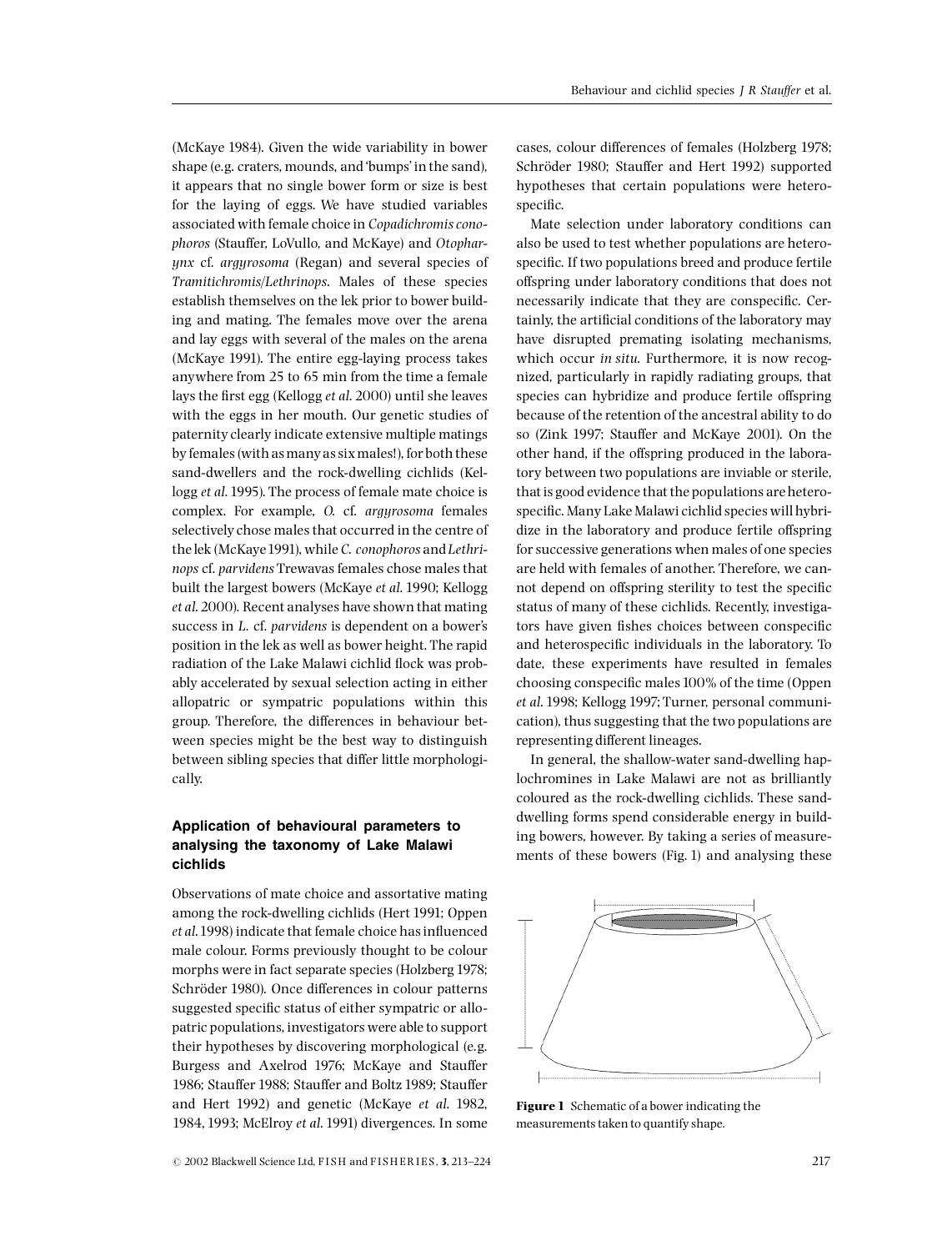data using a sheared principle component analysis, we have quantified bower shape. For example, extensive research on the ecology and behaviour of sanddwelling fishes that fit the original description of C. eucinostomus indicated that three allopatric populations constructed bowers with three different population-specific shapes. Multivariate shape analysis confirmed that bower shapes for the three populations were significantly different ( $P < 0.05$ ) (Stauffer et al. 1993). An analysis of the morphology of these fishes found that the minimum polygon clusters formed by plotting the principal component analysis scores of the morphometric and meristic data were distinct (see Humphries et al. 1981 and Bookstein et al. 1985 for a discussion of shape analysis). On this basis, three species (C. conophoros Stauffer, LoVullo and McKaye, C. cyclicos Stauffer, LoVullo and McKaye, C. thinos Stauffer, LoVullo and McKaye) were described (Stauffer et al. 1993). Subsequent to the description of these taxa, mtDNA haplotype frequencies of C. conophoros, C. cyclicos, C. thinos, and an undescribed species from Thumbi West Island were examined (Stauffer  $et$  al. 1995). Haplotype frequencies were significantly different ( $P < 0.05$ ) among populations. These data confirmed the genetic uniqueness of C. conophoros, C. cyclicos, and C. thinos, which had been inferred from morphological and behavioural evidence.

Furthermore, if we compare these three Copadichromis species and two undescribed Tramitichromis species, we see that species within a genus build similarly shaped bowers (Fig. 2). Although we can qualitatively describe these differences between the two genera, they are also quantitatively different. Despite some overlap between the minimum polygon clusters formed by the two genera, the two groups are significantly different ( $P < 0.05$ ; MANOVA). Thus, bower shape may in effect be a synapomorphy for diagnosing genera of these shallow-water sand-dwelling fishes.

In addition to bower shape, courtship behaviour may play a role in mate selection. McElroy and Korn field (1990) suggested that Lake Malawi cichlids do not show any significant species-specific variation in spawning behaviour, at least among comparisons of rock-dwellers. Our video observations, however, demonstrate that variation does occur among the sand-dwellers. These differences in male courtship dances are often associated with differences in bower shapes (Fig. 3). The figure-8 courtship dance of Tramitichromis species and the S-shape dance of Taeniolethrinops species are both associated with distinctive bower forms (Stauffer et al. 1995; McKaye et al.2001).The usefulness of these behavioural characters is further reinforced by the occurrence of a synapomorphic morphological character in Tramitichromis species. All of theTramitichromis species were examined and found to possess an enlarged keel (Fig. 4) on the lower pharyngeal bone (Eccles andTrewavas 1989). Additionally, all the Tramitichromis spawning leks, for which specific locality information was known, including leks of many undescribed forms, were observed and the existence of a figure-8 courtship pattern and a bower with a distinct crown was recorded. Thus, the following three synapomorphies diagnose the genus Tramitichromis: enlarged keel on the lower pharyngeal bone, distinct crown on the cone-shaped bower, and figure-8 courtship pattern of the male.Two of the three synapomorphies that are used to diagnose the genus Tramitichromis are based on behaviour.

To illustrate the importance of such behavioural data to diagnose the haplochromine flock of Lake Malawi, we want to briefly illustrate the complexity of one species group, Aulonocara stuartgranti (Meyer and Riehl). This taxon varies throughout the lake and is presently considered to be single species with great geographical variation (Konings 2001). This species/species complex is a model group to utilize



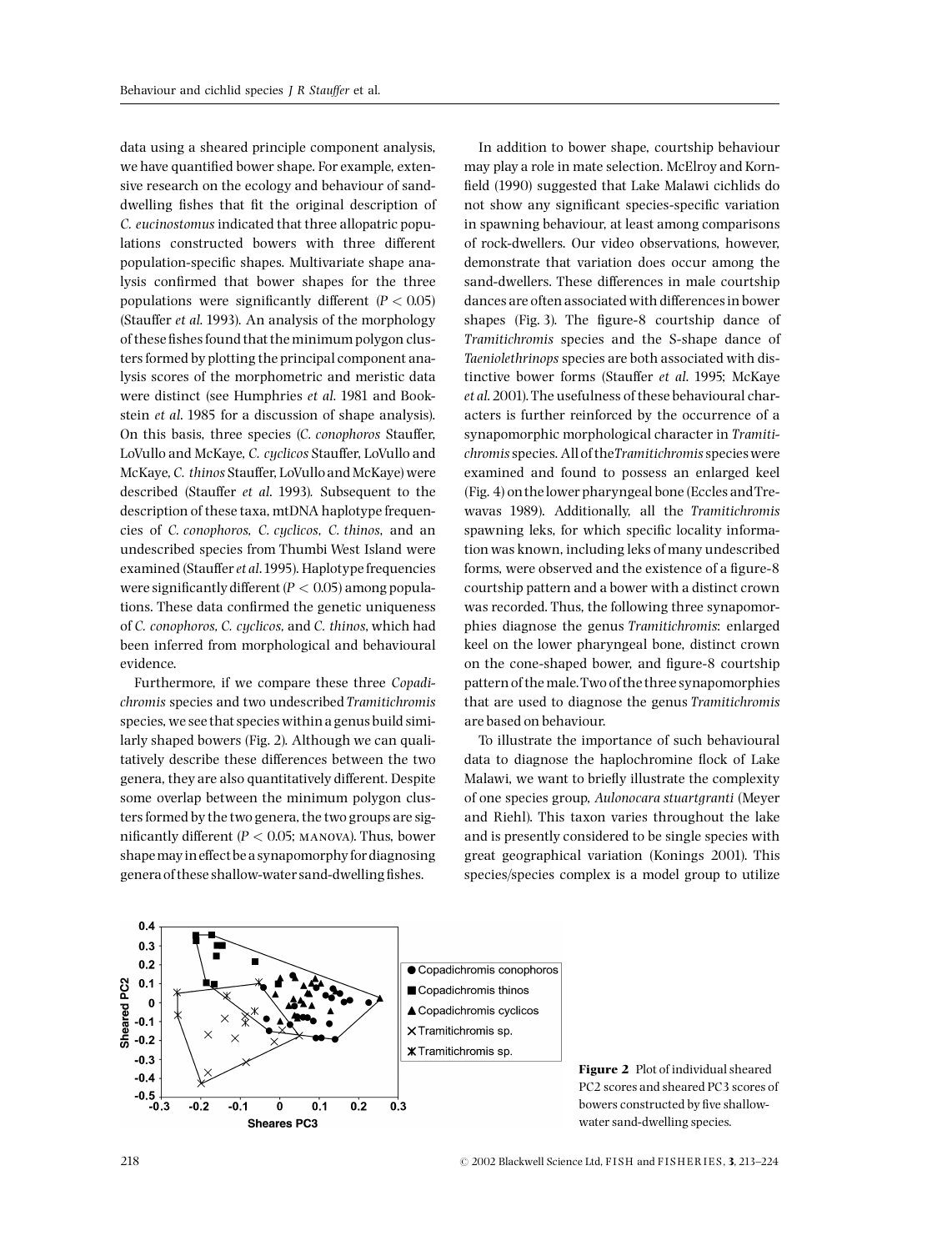

Figure 3 Association of bower types and courtship dances for a series of shallow-water sand-dwelling cichlids from Lake Malawi.



Figure 4 Lateral view of the pharyngeal bones of two Tramitichromisspp. (A; B) and Lethrinops furcifer (C).

the behavioural-based techniques proposed by Barlow (2002).

Aulonocara stuartgranti occurs along the entire north-western coasts, and on the eastern shores shore of the Ruhuhu River (Fig. 5). On the north-

western coast, A. stuartgranti occurs at every locality between Kande Island and Ngara. Between Charo and Mara Rocks, the male breeding coloration of the different populations of A. stuartgranti varies from all blue to blue-yellow to completely yellow, and then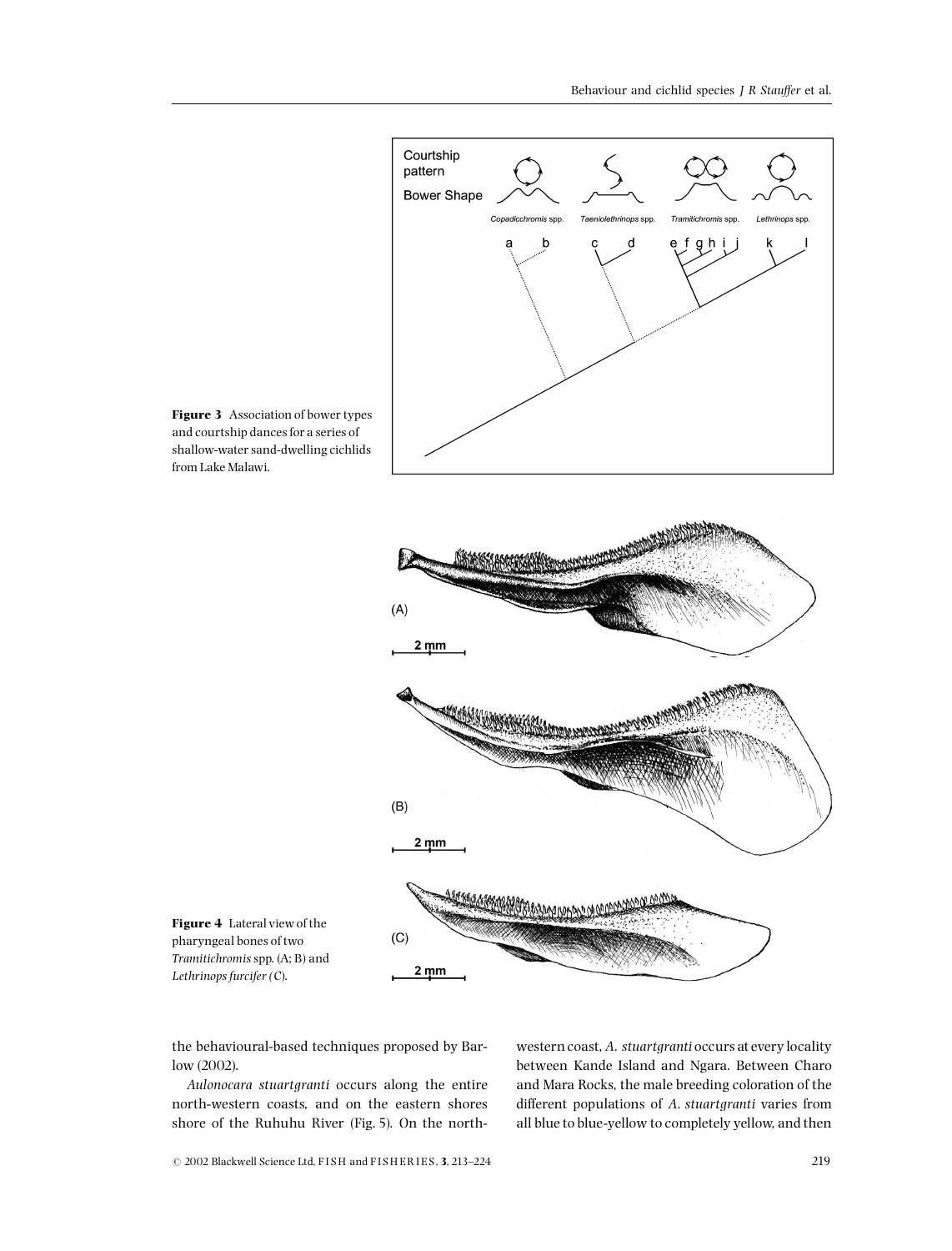

Figure 5 Distribution and colour morphs of Aulonocara stuartgranti.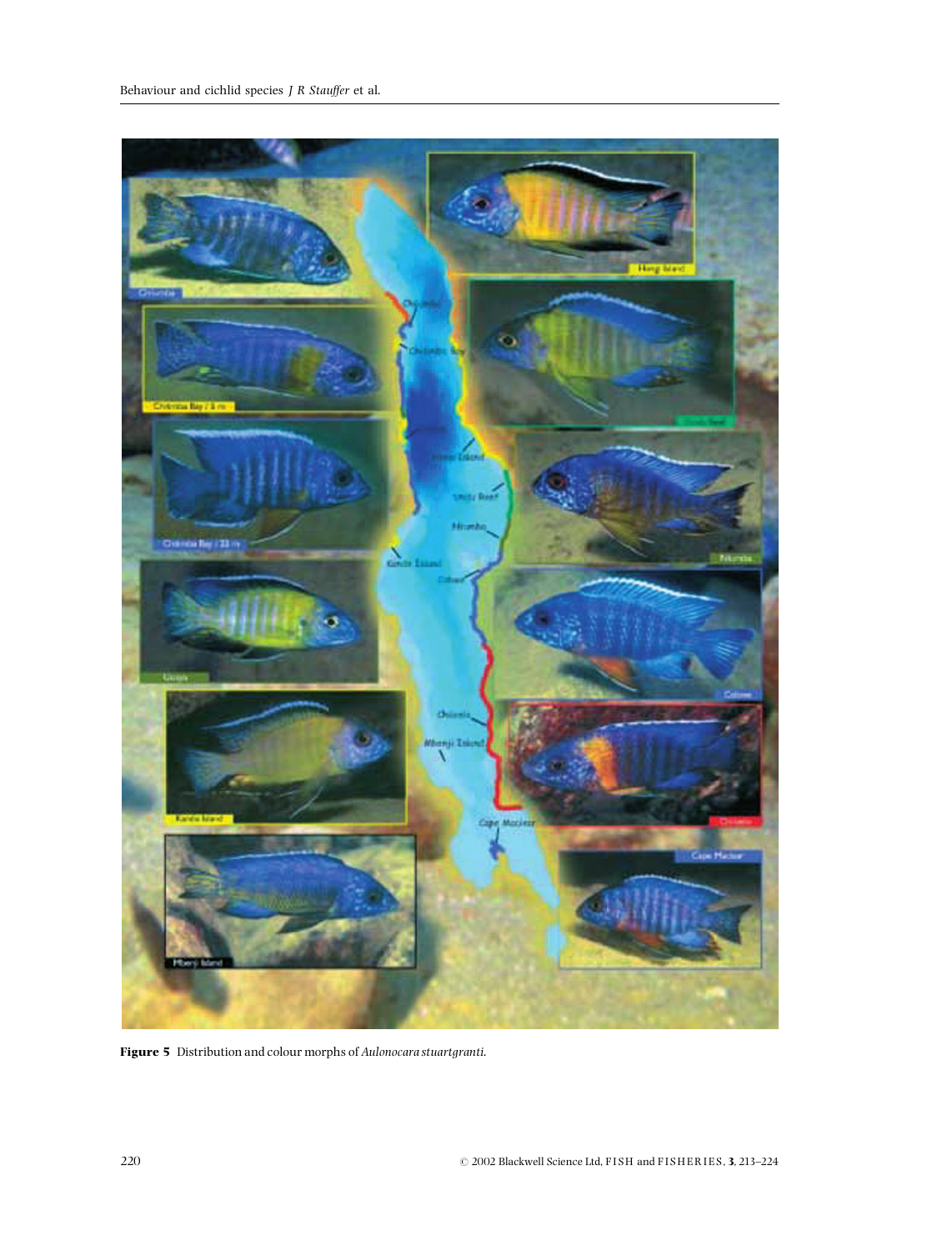back again to all-blue. The stretch of coast along which these various populations are found is no longer than 40 km.

There are two populations of A. stuartgranti in Chitimuba Bay (Fig. 5). One form inhabits the shallow intermediate area at a depth of about 5 m while the other is found at a deeper locality in the same bay, about 2.5 km offshore, where the biotope consists of sheets of sandstone. The A. stuartgranti is, with a maximum length of 9–10 cm, much smaller than the deeper water variant, which is estimated to have a maximum size of about 13 cm (Fig. 5).

Furthermore, Konings (2001) regards Aulonocara steveni (Meyer, Riehl, and Zetzsche) (Fig. 5, Kande Island), also known as 'Usisya Aulonocara', as a junior synonym of A. stuartgranti. In this form/species, the male breeding coloration is quite different to that of the blue-coloured holotype of A. stuartgranti. Konings (2001) found that on several occasions there were no clearly defined borders between the all-blue and the all-yellow populations. There is a gradual change from one extreme (all-blue) to the other (allyellow), although males of any given population show a more or less constant coloration; the coloration changes with the population, not within a population. It may be that these A. stuartgranti forms represent a case where the fish look different, but are possibly a single species. We postulate that without detailed behavioural experiments the specific status of many of these populations will continue to be unresolved.

#### Conclusions

The cichlid fishes of Lake Malawi probably represent one of the best examples of rapid radiation of vertebrates. Historically, these species have been diagnosed with morphological and genetic data. The species status and phylogenetic relationships of many of these fishes continue to remain unresolved. The taxonomic uncertainty of these fishes prompted us to promote the use of a combination of morphological, genetic, and behavioural data (Stauffer et al. 1995; Stauffer and McKaye 2001) to diagnose the taxonomic status of these fishes.

Behavioural differences were first used to suggest that various populations were, in fact, heterospecific. For example, when McKaye, in the early 1980s, presented cichlids from different populations to the authorities on Malawi fishes, these experts identified all of them asT. lituris. McKaye knew these were different species because they built differently shaped

 $\odot$  2002 Blackwell Science Ltd, FISH and FISHERIES, 3, 213–224 221

bowers and the males'courtship dances were distinguishable. When these populations were delimited based on behavioural characters, we were able to identify morphological characters that were also distinct among these taxa.

In addition, McKaye (1983) and McKaye et al. (1990) collected extensive behavioural data on a species, which was morphologically identified as C. eucinostomus. Only after Stauffer et al. (1993) collected detailed data on bower shape, were we able to describe three species of Copadichromis in the south-east arm of Lake Malawi. Again, it was bower shape, which first suggested that the different populations were heterospecific. The use of behavioural data, as expressed in mate choice based on colour patterns, has also been successfully used to delimit many rock-dwelling cichlids (Stauffer et al. 1997). The populations of A. stuartgranti may be at the other end of the spectrum (i.e. fish in different populations are coloured different, but may represent a single species).Without the behavioural information, many of the species taxa can not be resolved.

The importance of behavioural information has been undervalued in the assignment of autapomorphic and synapomorphic characters to the varying levels in the Linnean hierarchy of these fishes. We have shown (Fig. 3) that bower shape and the males' courtship dance are synapomorphies that define certain genera of Lake Malawi cichlids. In Eccles and Trewavas' (1989) revision of many of the genera of the sand-dwelling cichlids of Lake Malawi, they diagnosed the genus Tramitichromis by the presence of a keel on the lower pharyngeal bone; however, they kept L. parvidens in the genus Lethrinops. Underwater observations revealed that the species that we morphologically identified as L. parvidens in the south-east arm of Lake Malawi, builds a coneshaped bower and the males display a figure-8 courtship dance. Thus, we hypothesized that this species belonged to the genus Tramitichromis (Fig. 3). Examination of the lower pharyngeal bone shows a distinct keel. Finally, given the diversity of these Lake Malawi fishes, we conclude that only through detailed in situ and laboratory studies on the behaviour of these organisms, evolutionary processes and patterns of speciation among Lake Malawi haplochromine cichlids will be revealed (see Barlow 2002).

#### References

Albertson, R.C., Markert, J.A., Danley, P.D. and Kocher,T.D. (1999) Phylogeny of a rapidly evolving clade: the cichlid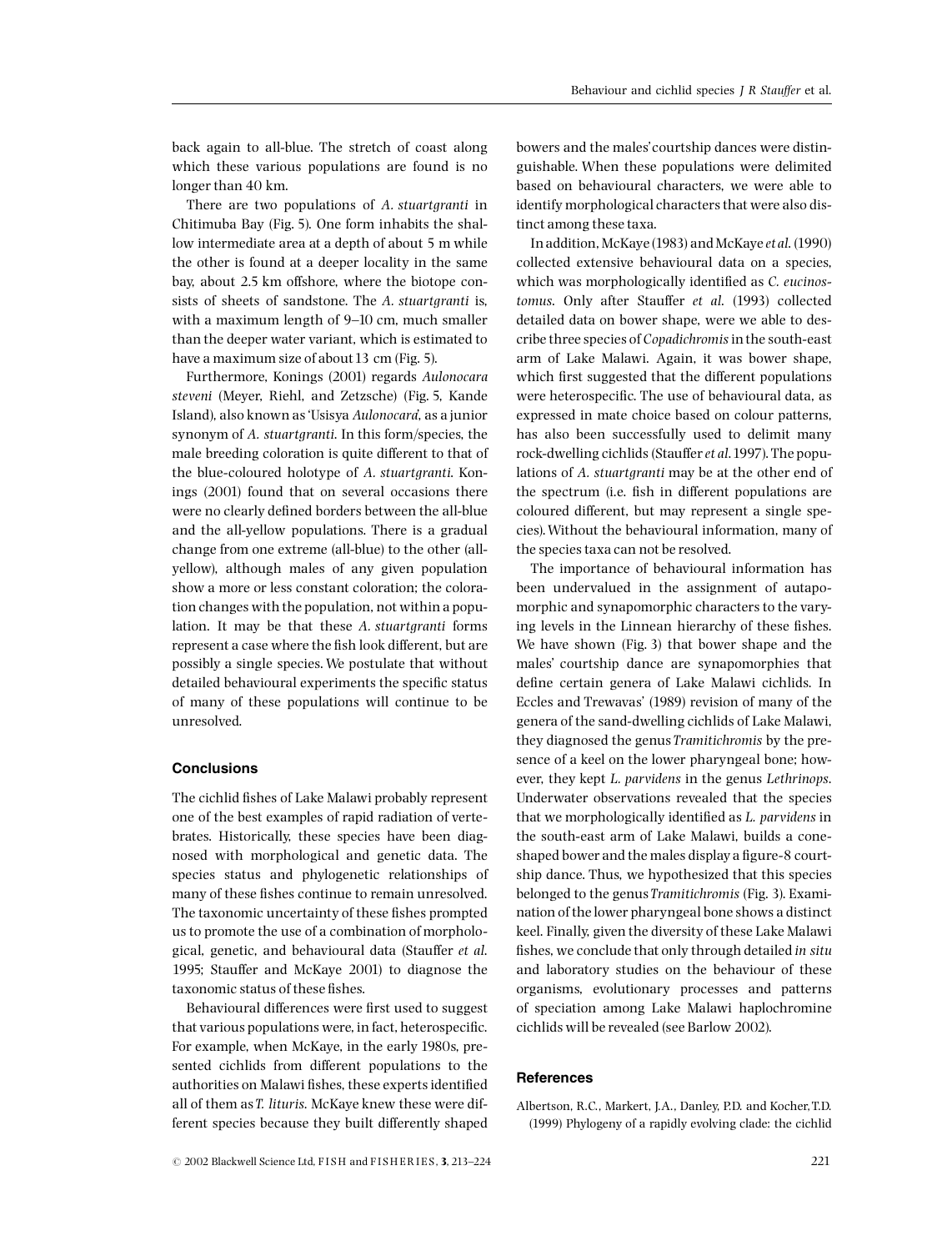fishes of Lake Malawi, East Africa. Proceedings of the National Academy of Sciences 96, 5107-5110.

- Andersson, M. (1994) Sexual Selection. Princeton University Press, Princeton, New Jersey.
- Arnold, S.J. (1983) Sexual selection: the interface of theory and empiricism. In: Mate Choice (ed. P. Bateson). Cambridge University Press, Cambridge, Massachusetts.
- Atchley,W.R. (1971) A comparative study of the causes and significance of morphological variation in adults and pupae of Culicoides: a factor analysis and multiple regression study. Evolution 25, 563-583.
- Barel, E.D.N., Van Oijen, M.J.O., Witte, F. and Witte-Maas, E.L.M. (1977) An introduction to the taxonomy and morphology of the haplochromine Cichlidae from Lake Victoria. Part A. Text. Netherlands Journal of Zoology 27, 333^389.
- Barlow, G.W. (1974) Contrasts in social behavior between Central American cichlid fishes and coral reef surgeon fishes. American Zoologist 14, 9-34.
- Barlow, G.W. (1991) Mating systems among cichlid fishes. In: Cichlid Fishes: Behaviour, Ecology, and Evolution (ed. M.H.A. Keenleyside). Chapman & Hall, NewYork.
- Barlow, G.W. (1998) Sexual-selection models for exaggerated traits are useful but constraining. American Zoologist 38, 59-69.
- Barlow, G.W. (2001) Cichlid Fishes. Nature's Grand Experiment in Evolution. Perseus Books Group, Cambridge, Massachusetts.
- Barlow, G.W. (2002) How behavioral studies contribute to the species problem: a piscine perspective. Fish and Fisheries **3**, 197-212.
- Barton, N.B. and Charlesworth, B. (1984) Founder effects, genetic revolutions, and speciation. Annual Review of Ecology and Systematics 15, 133-164.
- Basolo, A.L. (1998) Evolutionary change in a receiver bias: a comparison of female preference functions. Proceedings of the Royal Society of London Series B Biological Sciences 265, 2223^2228.
- Bookstein, F., Chernoff, B., Elder, R., Humphries, J., Smith, G. and Strauss, R. (1985) Morphometrics in Evolutionary Biology, Special Publication15. Academy of Natural Sciences, Philadelphia.
- Boulenger, G.A. (1901) Diagnoses of new fishes discovered by Mr. J. E. S. Moore in Lakes Tanganyika and Kivu. The Annals and Magazine of Natural History 7, 80-82.
- Bowers, N.J. and Stauffer, J.R. Jr (1993) A new species of rockdwelling cichlid (Pisces: Cichlidae) from Lake Malawi, Africa, with comments on Melanochromis vermivorusTrewavas. Copeia 1993, 715-722.
- Bradbury, J.W.,Vehrencamp, S.L. and Gibson, R. (1985) Leks and the unanimity of female choice. In: Evolution: Essays in Honour of John Maynard Smith (eds P.J. Greenwood, P.H. Harveyand M. Slatkin). Cambridge University Press, Cambridge, Massachusetts.
- Burgess,W.E. and Axelrod, H.R. (1976) Studies on the family Cichlidae. Part 4. Two new species of Mbuna (rock-dwell-

ing cichlids) from Lake Malawi. Tropical Fish Hobbyist 24,  $44 - 52$ 

- Clutton-Brock, T.H. (1991) The Evolution of Parental Care. Princeton University Press, Princeton, New Jersey.
- Coleman, R.M. (2001) So manycichlids, so little time. Journal of Aquariculture and Aquatic Sciences: Cichlid Research: State of the Art 9, 1-3.
- Darwin, C. (1871) The Descent of Man and Selection in Relation to Sex. John Murray, London.
- Dominey, W.J. (1984) Effects of sexual selection and life history on speciation: species flocks in African cichlids and Hawaiian Drosophila. In: Evolution of Fish Species Flocks (eds A.A. Echelle and I. Kornfield). University Of Marine Press, Orono.
- Eccles, D.H. andTrewavas, E. (1989) Malawian Cichlid Fishes: The Classification of Some Haplochromine Genera. Lake Fish Movies, Herten,West Germany.
- Endler, J.A. (1977)GeographicVariation, Speciation, and Clines. Princeton University Press, Princeton, NJ.
- Fisher, R.A. (1930) The Genetical Theory of Natural Selection. Oxford University Press, Dover, NewYork.
- Fryer, G. and Iles, T.D. (1972) The Cichlid Fishes of the Great Lakes of Africa. Oliver and Boyd, London.
- Greenwood, P.H. (1981) The Haplochromine Fishes of East African Lakes. Cornell University Press, Ithaca, NewYork.
- Greenwood, P.H. (1991) Speciation. In: Cichlid Fishes: Behavior, Ecology, and Evolution (ed. M.H.A. Keenleyside). Chapman & Hall, NewYork.
- Günther, A. (1893) Second report on the reptiles, batrachians and fishes transmitted by Mr. H.H. Johnston, C.B., from British Central Africa. Proceedings of the Zoological Society of London 1893, 616-628.
- Hamilton, W.D. and Zuk, M. (1982) Heritable true fitness and bright birds: a role for parasites? Science 218, 384-387.
- Hert, E. (1991) Female choice based on egg-spots in Pseudotropheus aurora Burgess 1976, a rock-dwelling cichlid of Lake Malawi, Africa. Journal of Fish Biology 38, 951-953.
- Hogland, J. and Alatalo, R.V. (1995) Leks. Princeton University Press, Princeton, New Jersey.
- Holzberg, S. (1978) A field and laboratory study of the behaviour and ecology of Pseudotropheus zebra (Boulenger), an endemic cichlid of Lake Malawi (Pisces: Cichlidae). Zeitschrift für Zoologische Systematik und Evolutions Forschung 16, 171-187.
- Hoogerhoud, R.J.D. and Witte, F. (1981) Revision of species from the 'Haplochromis'empodisma group. Revision of the haplochromine species (Teleostei from LakeVictoria, part II. Netherlands Journal of Zoology 31, 232-274.
- Humphries, J., Bookstein, F., Chernoff, B., Smith, G., Elder, R. and Poss, S. (1981) Multivariate discrimination by shape in relation to size. Systematic Zoology  $30$ , 291-308.
- Iles,T.D. (1960) A group of zooplankton feeders of the genus Haplochromis (Cichlidae) in Lake Nyasa. Annals and Magazine of Natural History  $13$ , 257-280.
- Johnsgard, P.A. (1994) Arena Birds: Sexual Selection and Behavior. Smithsonian Institution Press,Washington.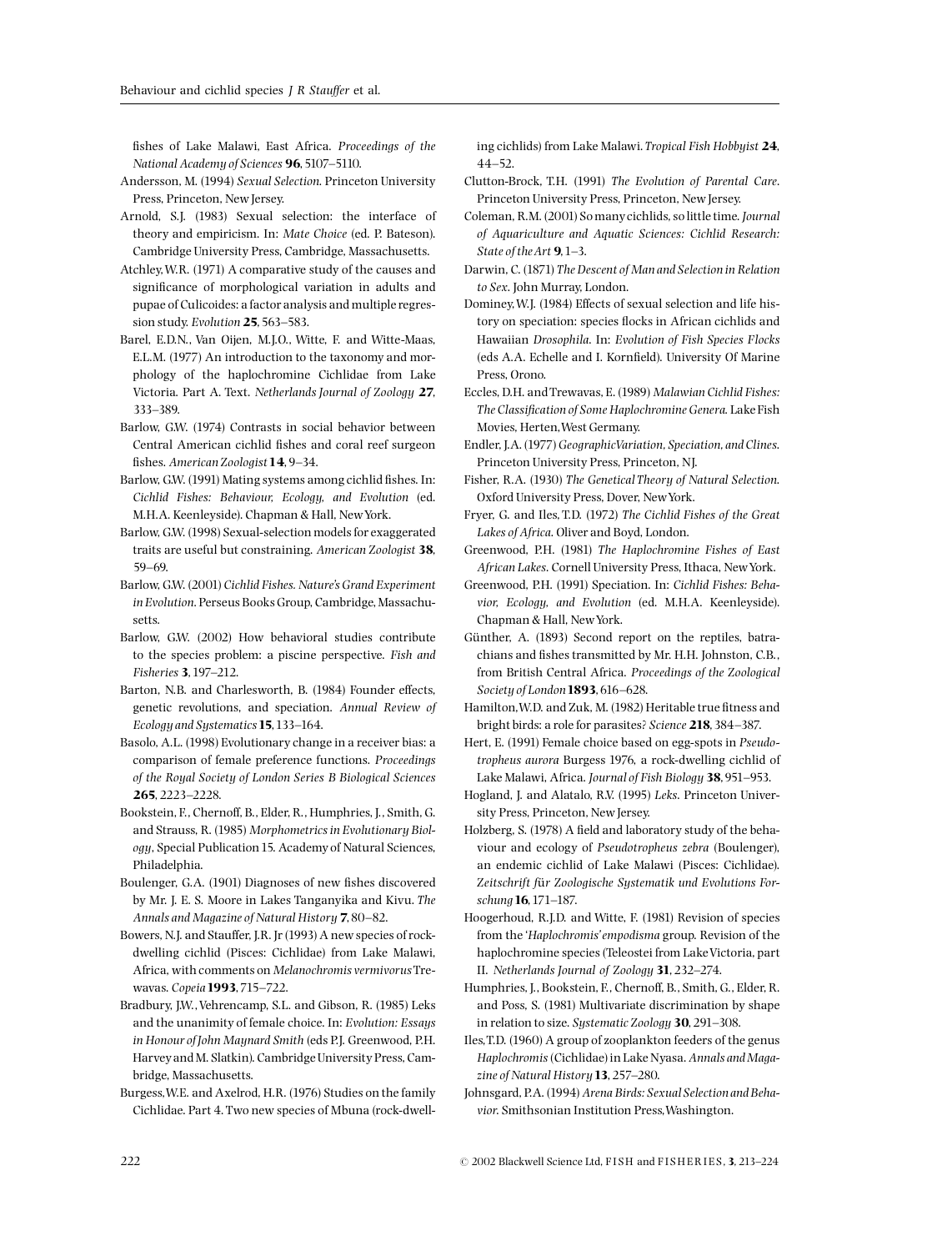- Kawanabe, H.M., Hori, M. and Nagoshi, M. (1997) Fish Communities in Lake Tanganyika. Kyoto University Press. Sakyo-ku, Kyoto, Japan.
- Keenleyside, M.H.A. (1991) Cichlid Fishes: Behaviour, Ecology and Evolution. Chapman & Hall, London.
- Kellogg, K.A. (1997) Lake Malawi Cichlid Mating Systems: Factors That Influence Mate Selection. Dissertation, The Graduate School, School of Forest Resources, Interdepartmental Program in Ecology, Pennsylvania State University, Pennsylvania.
- Kellogg, K.A., Markert, J.A., Stauffer, J.R. Jr and Kocher, T.D. (1995) Microsatellite variation demonstrates multiple paternity in lekkng cichlid fishes from Lake Malawi, Africa. Proceedings of the Royal Society of London Series B 260,79-84.
- Kellogg, K.A., Stauffer, J.R. Jr and McKaye, K.R. (2000) Characteristics that influence male reproductive success on a cichlid lek. Behavioral Ecology and Sociobiology 47, 164^170.
- Kirkpatrick, M. (1987) Sexual selection by female choice in polygynous animals. Annual Review of Ecology and Systematics **18**, 43-70.
- Kirkpatrick, M. and Ryan, M.J. (1991) The evolution of mating preferences and the paradox of the lek. Nature 350, 33^38.
- Kocher, T.D., Conroy, J.A., McKaye, K.R. and Stauffer, J.R. Jr (1993) Similar morphologies of cichlid fish in lakes Tanganyika and Malawi are due to convergence. Molecular Phylogeny and Evolution 2, 158-165.
- Konings, A. (1998) Tanganyika Cichlids inTheir Natural Habitat. Cichlid Press, El Paso,Texas.
- Konings, A. (2001) Malawi Cichlids in Their Natural Habitat, 3rd edn. Cichlid Press, El Paso,Texas.
- Kornfield, I., McKaye, K.R. and Kocher, T.D. (1985) Evidence for the immigration hypothesis in the endemic cichlid fauna of LakeTanganyika. Isozyme Bulletin18,76.
- Kornfield, I. and Parker, A. (1997) Molecular systematics of a rapidly evolving species flock: the mbuna of Lake Malawi and the search for phylogenetic signal. In: Molecular Systematics of Fishes (eds T.D. Kocher and C.A. Stepien). Academic Press, London.
- Lande, R. (1980) Sexual dimorphism, sexual selection, and adaptation in polygenic characters. Evolution 34, 292-305.
- Lande, R. (1981) Models of speciation by sexual selection on polygenic traits. Proceedings of the National Academy of Sciences **78**, 3721-3725.
- Lewis, D.S.C. (1982) Problems of species definition in Lake Malawi cichlid fishes (Pisces: Cichlidae). Ichthyological Bulletin of the J.L.B. Smith Institute of Ichthyology  $23$ , 1-5.
- Lewontin, R.C. (1974) The Genetic Basis of Evolutionary Change. Columbia University Press, NewYork.
- Mayden, R.L. (1997) A hierarchy of species concepts: the denouement of the species problem. In: The Units of Biodiversity  $-$  Species in Practice, Special Vol. 54 (eds M.F. Claridge, H.A. Dawah and M.R. Wilson). Chapman and Hall Ltd, London,pp. 381-424.
- Mayr, E. (1963) Animal Species and Evolution. Harvard University Press, Cambridge, Massachusetts.
- Mayr, E. and Ashlock, P.D. (1991) Principles of Systematic Zoology. McGraw-Hill, Inc., NewYork.
- McElroy, D.M. and Kornfield, I. (1990) Sexual selection, reproductive behavior, and speciation in the mbuna species flock of Lake Malawi (Pisces: Cichlidae). Environmental Biology of Fishes  $28$ , 273-284.
- McElroy, D.M., Kornfield, I. and Everett, J. (1991) Coloration in African cichlids: diversity and constraints in Lake Malawi endemics. Netherlands Journal of Zoology 41, 250^268.
- McKaye, K.R. (1983) Ecology and breeding behavior of a cichlid fish, Cyrtocara eucinostomus, on a large lek in Lake Malawi, Africa. Environmental Biology of Fishes 8, 81-96.
- McKaye, K.R. (1984) Behavioural aspects of cichlid reproductive strategies: patterns of territoriality and brood defense in Central American substratum spawners versus African mouth brooders. In: Fish Reproduction: Strategies andTactics (eds R.J.Wooton and G.W. Potts). Academic Press, NewYork.
- McKaye, K.R. (1991) Sexual selection and the evolution of the cichlid fishes of Lake Malawi, Africa. In: Cichlid Fishes: Behavior, Ecology and Evolution (ed. M.H.A. Keenleyside). Chapman & Hall, London.
- McKaye, K.R., Howard, J.H., Stauffer, J.R. Jr, Morgan, R.P. II and Shonhiwa, F. (1993) Sexual selection and genetic relationships of a sibling species complex of bower building cichlids in Lake Malawi, Africa. Japanese Journal of Ichthyology  $40,15-21$ .
- McKaye, K.R., Kocher, T., Reinthal, P., Harrison, R. and Kornfield, I. (1982) A sympatric sibling species complex of Petrotilapia Trewavas from Lake Malawi analyzed by electrophoresis (Pisces: Cichlidae). Zoological Journal of the Linnean Society 76, 91-96.
- McKaye, K.R., Kocher, T., Reinthal, P., Harrison, R. and Kornfield, I. (1984) Genetic variation among color morphs of a Lake Malawi cichlid fish. Evolution 31, 215-219.
- McKaye, K.R., Louda, S.M. and Stauffer, J.R. Jr (1990) Bower size and male reproductive success in a cichlid fish lek. American Naturalist 135, 597-613.
- McKaye, K.R. and Stauffer, J.R. Jr (1986) Description of a gold cichlid, Pseudotropheus barlowi (Teleostei: Cichlidae), from Lake Malawi, Africa. Copeia 1986, 870-875.
- McKaye, K.R. and Stauffer, J.R. Jr (1988) Seasonality, depth, and habitat distribution of breeding males, Oreochromis spp., 'Chambo', in Lake Malawi National Park. Journal of Fish Biology 33, 825-834.
- McKaye, K.R., Stauffer, J.R. Jr, Turner, G.F., Konings, A. and Sato, T. (2001) Fishes, as well as birds, build bowers. Journal of Aquariculture and Aquatic Sciences: Cichlid Research: State of the Art 9, 121-133.
- Oppen, M.J.H., Turner, G.F., Rico, C., Robinson, R.L., Deutsch, J.C., Genner, M.J. and Hewitt, G.M. (1998) Assortative mating among rock-dwelling cichlid fishes